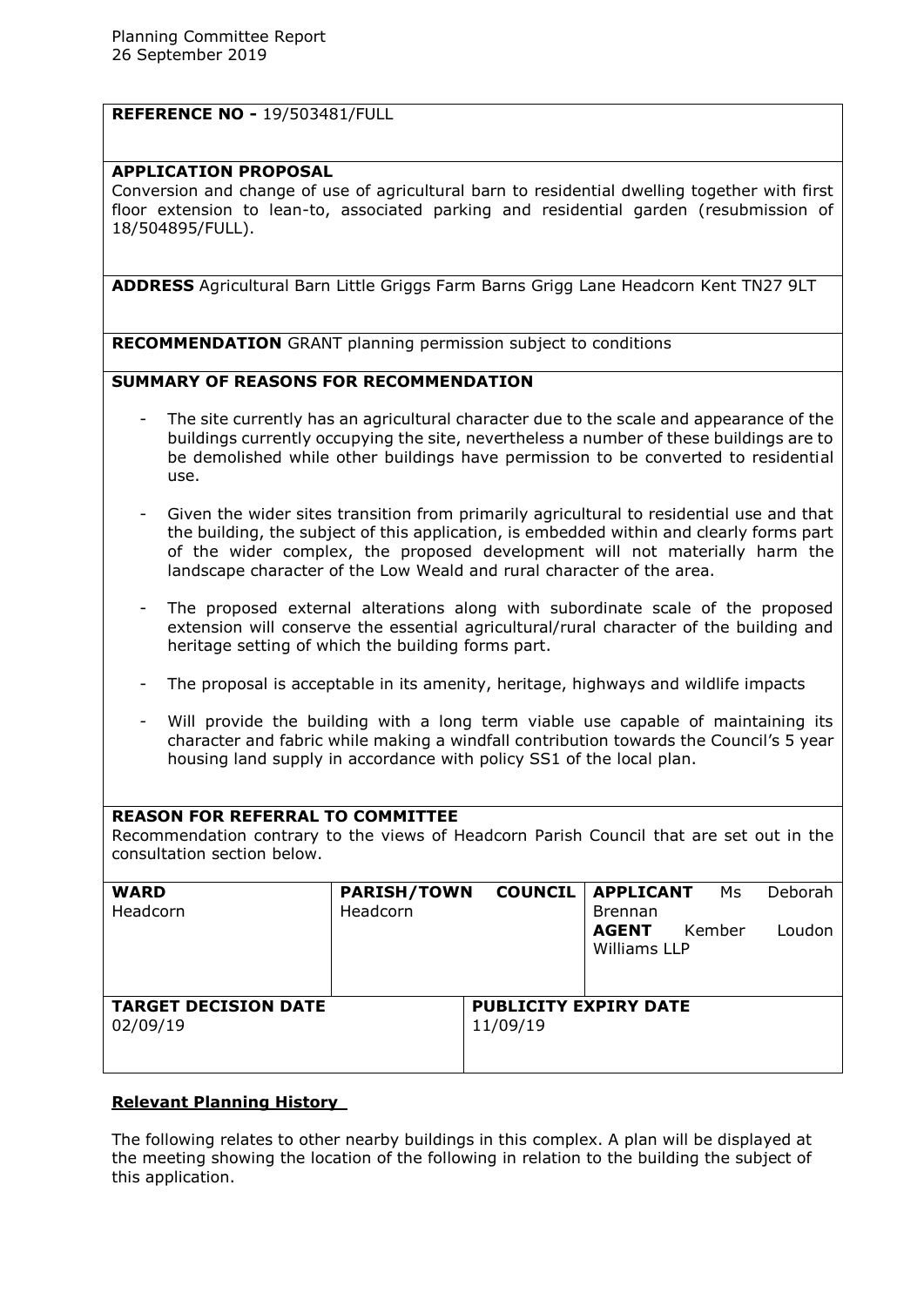16/506831/PNQCLA: Prior notification for the change of use of two agricultural buildings to two dwellings with building operations. Prior Approval granted.

18/502841/PNQCLA: Prior notification for the change of use of building 1 previously approved application 16/506831/PNQCLA for its revised design and external appearance. Prior Approval granted 31.07.18.

18/504895/FULL Conversion and change of use of agricultural barn to residential dwelling together with first floor extension to lean-to, new access, parking and residential garden. Withdrawn by applicant

19/500998/PNQCLA: Prior notification for the change of use of agricultural building to a dwellinghouse. Prior approval granted

19/500997/PNQCLA: Prior notification for the change of use of agricultural building to a dwellinghouse and for associated operational development. Prior approval granted

19/502766/PNQCLA: Prior Notification for the change of use of an agricultural barn to 1no. residential dwelling (Class C3), and for associated operational development. Prior approval granted

## **MAIN REPORT**

## **1. SITE DESCRIPTION**

- 1.1 The application site is occupied by a detached building and located within a complex of former agricultural buildings located on the north side of Grigg Lane. Little Grigg Farm farmhouse, to the east of the application site is a Grade II Listed Building.
- 1.2 The site is approximately 1.5km to the north-east of Headcorn in open countryside. The site forms part of the Low Weald Landscape of Local Value as shown on the Policies Map to the Local Plan.

# **2. PROPOSAL**

- The proposal is for the change of use and extension of this building to provide a two bedroom dwelling.
- 2.2 The proposal involves the demolition of the single storey lean-to on the west side of the building and a replacement two storey extension on the same footprint.
- 2.3 Other external alterations involve the installation of additional doors and windows, a rooflight and raised ridge and roof tiles and sections of timber cladding for roosting bats. Also proposed is a rectangular shaped garden area, 2 parking spaces with access using the existing access onto Grigg Lane.
- 2.4 The application is accompanied by bat emergence reports, bat roost and barn owl assessments, heritage, structural and viability assessments.

# **3. POLICY AND OTHER CONSIDERATIONS**

National Planning Policy Framework (NPPF) National Planning Practice Guidance (NPPG) Maidstone Borough Local Plan 2017 SS1, SP17, SP19, DM1, DM3, DM30 Supplementary Planning Documents; Maidstone Landscape Character Assessment Maidstone Landscape Capacity Study: Sensitivity Assessment - January 2015

- **4. LOCAL REPRESENTATIONS Local Residents:** None received
- **5. CONSULTATIONS**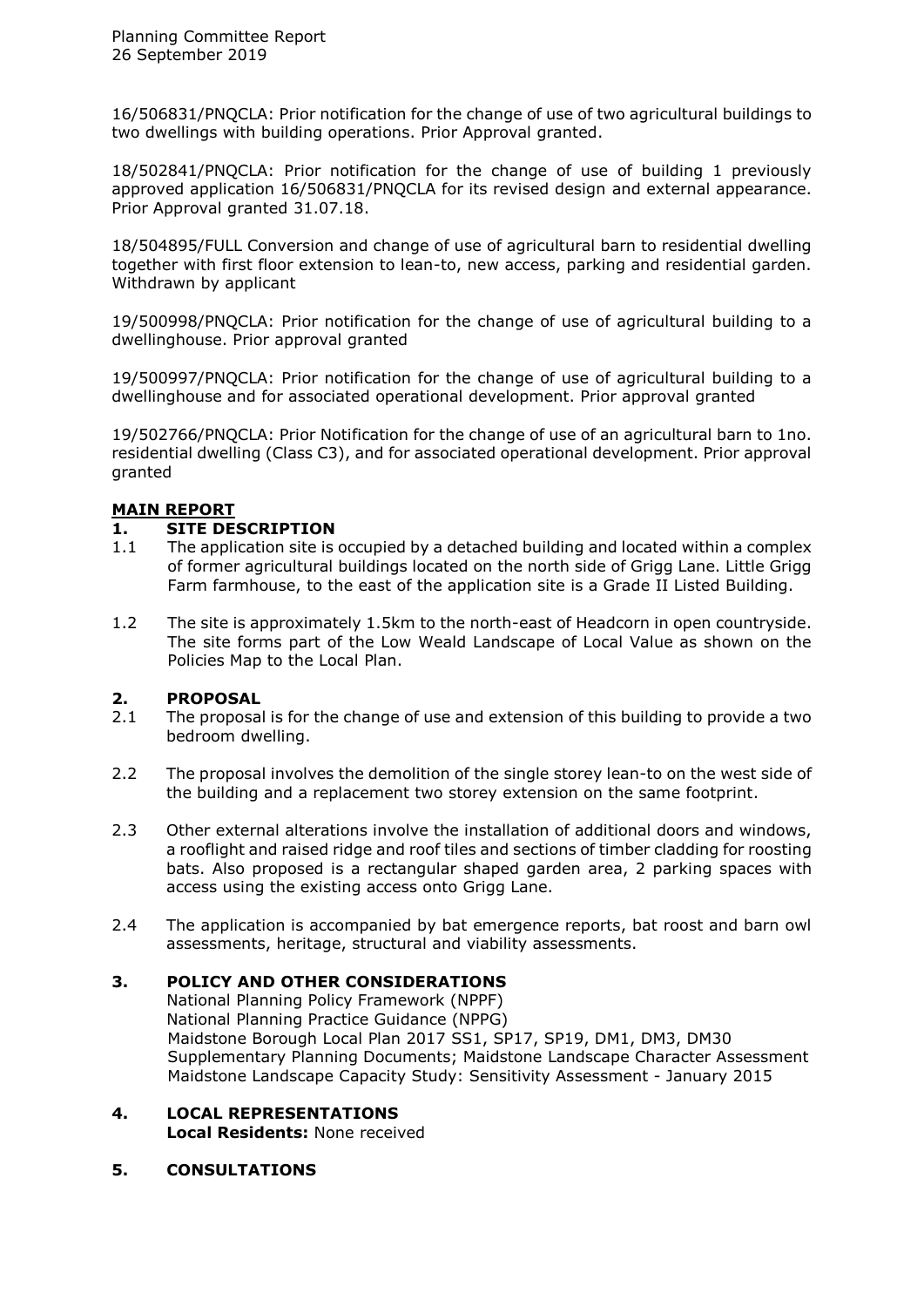(Please note that summaries of consultation responses are set out below with the response discussed in more detail in the main report where considered necessary)

## 5.1 **Headcorn Parish Council:** Objects on the following grounds:

- Given the approvals of the other residential conversions, a significant proportion of the overall site will be redeveloped to include 4 dwellings and their cumulative rather than individual impact should be assessed.
- Though the site is not in a flood zone, it suffers from poor drainage and quickly becomes water logged in times of heavy rain.
- Low lying nature of the area has considerable effect on neighbouring properties and any development would only exacerbate problems unless appropriate drainage included.
- Reference is made to a package treatment plant but siting is not indicated. As the area is often waterlogged this cannot be considered a suitable method of waste water disposal.
- Given antiquity of many nearby buildings their listing should be considered including The Granary, Pig Feed Store and the Milking Parlour.
- Do not consider the prior approval consents that have been granted secure the preservation of the affected buildings
- The proposal does not meet the criteria for the conversion of rural buildings.
- Site was affected by the 2001 Foot & Mouth epidemic and mass disposal of cattle by burning took place at that time. The site should be subject to a full land contamination assessment.
- If the property is to become a dwelling it should have an Agricultural Occupancy condition applied to it.
- The proposal does not respect the amenities and historic character of the site and neighbouring properties.
- 5.2 **Kent Highways:** No comment to make on the proposal.
- 5.3 **KCC Ecology:** No objection subject to conditions relating to a condition on a detailed bat mitigation strategy be submitted along with a condition to secure the proposed ecological enhancements.

#### **6. APPRAISAL Main Issues**

- 6.1 These are:
	- principle,
	-
	- impact on the rural character and setting of the locality,
	- design siting and layout,
	- amenity,
	- heritage
	- highways and;
	- wildlife considerations.

## **Principle**

- 6.2 The site lies in open countryside on land forming part of the Low Weald Landscape of Local Value. Policy SP17 of the local plan states, amongst other things, that the distinctive character of the Low Weald will be conserved and enhanced as a landscape of local value.
- 6.3 Policy DM30 also includes criteria for acceptable development in the countryside, key being that new buildings should be unobtrusively located and well screened by existing or proposed vegetation reflecting the landscape character the area. Account should be had of the Landscape Character Guidelines SPD.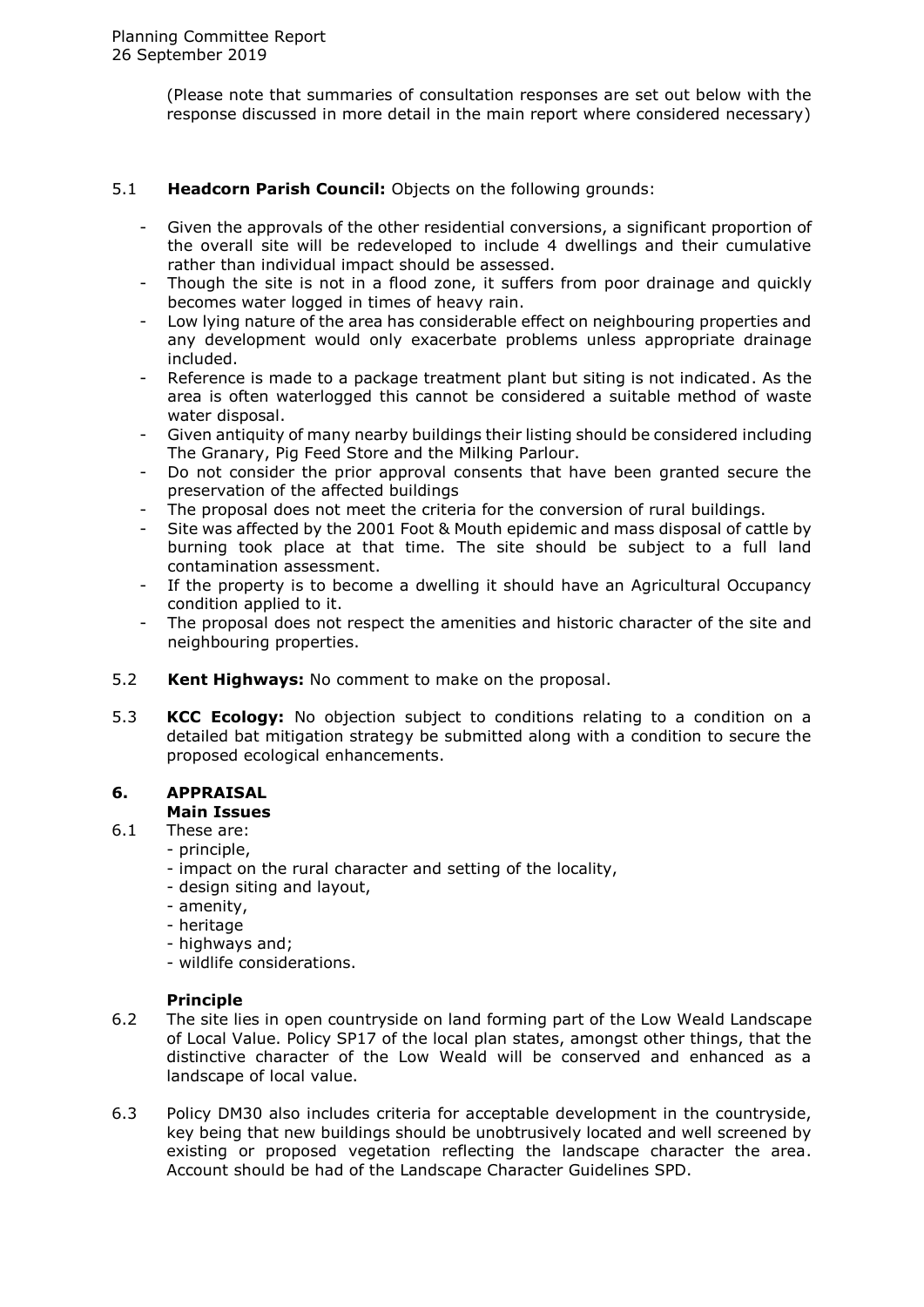- 6.4 The policy particularly relevant to this proposal is DM31 relating to the conversion of rural buildings. The building lends itself to the rural character of the area and is of sound construction.
- 6.5 Proposals for the re-use and adaptation of existing rural buildings for residential purposes will only be permitted, where, amongst other things, the following criteria are met being**:** 
	- (a) Every reasonable attempt has been made to secure a suitable business re-use for the building and;
	- (b) Whether residential conversion is the only means of providing a suitable reuse for an unlisted building of quality and traditional construction which is grouped with one or more listed buildings in such a way as to contribute towards the setting of the listed building(s), or other buildings which contribute to landscape character or which exemplify the historical development of the Kentish landscape.
- 6.5 Dealing first with (a), the application has been accompanied by viability assessment (VA) which concludes that use of the building as offices, holiday lets or industrial uses are either unviable or cannot be successfully let. The VA further concludes that residential conversion is the only financially viable option enabling the continued restoration and continued beneficial use of the building.
- 6.6 Subject to the independent assessment of the VA confirming these findings (to be reported) the conversion of the building to residential use is acceptable in principle. An assessment of whether residential conversion of the building satisfies criteria (b) above is carried out below.

#### **Impact on landscape, rural character and setting.**

- 6.7 The site has an agricultural character due to the scale and appearance of buildings currently occupying the site. However a significant number of these buildings are to be demolished as the site transitions from primarily agricultural to residential use taking into the account the residential conversions permitted under prior approval procedures.
- 6.8 The building, the subject of this application, is embedded within and clearly forms part of the wider complex. Subject therefore to ensuring the agricultural character and appearance of the building to be converted (and extended) is maintained it would be difficult to argue that the proposed development will materially harm the landscape character of the Low Weald and rural character of the area. It would also be difficult to argue in these circumstances that the proposal would be contrary to the provisions of policies SP17 and DM30 of the local plan.

#### **Design, siting and layout.**

- 6.9 The two storey building to be converted has a strong traditional agricultural character, the 'memory' of which should be retained as part of any residential conversion. This is to avoid the building taking on an overly domestic appearance and therefore appearing out of character in this rural setting.
- 6.10 Revised plans show that the design, siting and detailing of windows and doors are acceptable and respect the existing detailing. Where new openings are proposed these are small and 'randomly' spaced with this approach helping to ensure the proposal is viewed as a conversion which retains the essential rural character of the building.
- 6.11 It is acknowledged that one of the requirements of policy DM31 is that the subject building can be converted without major or complete reconstruction. Part of the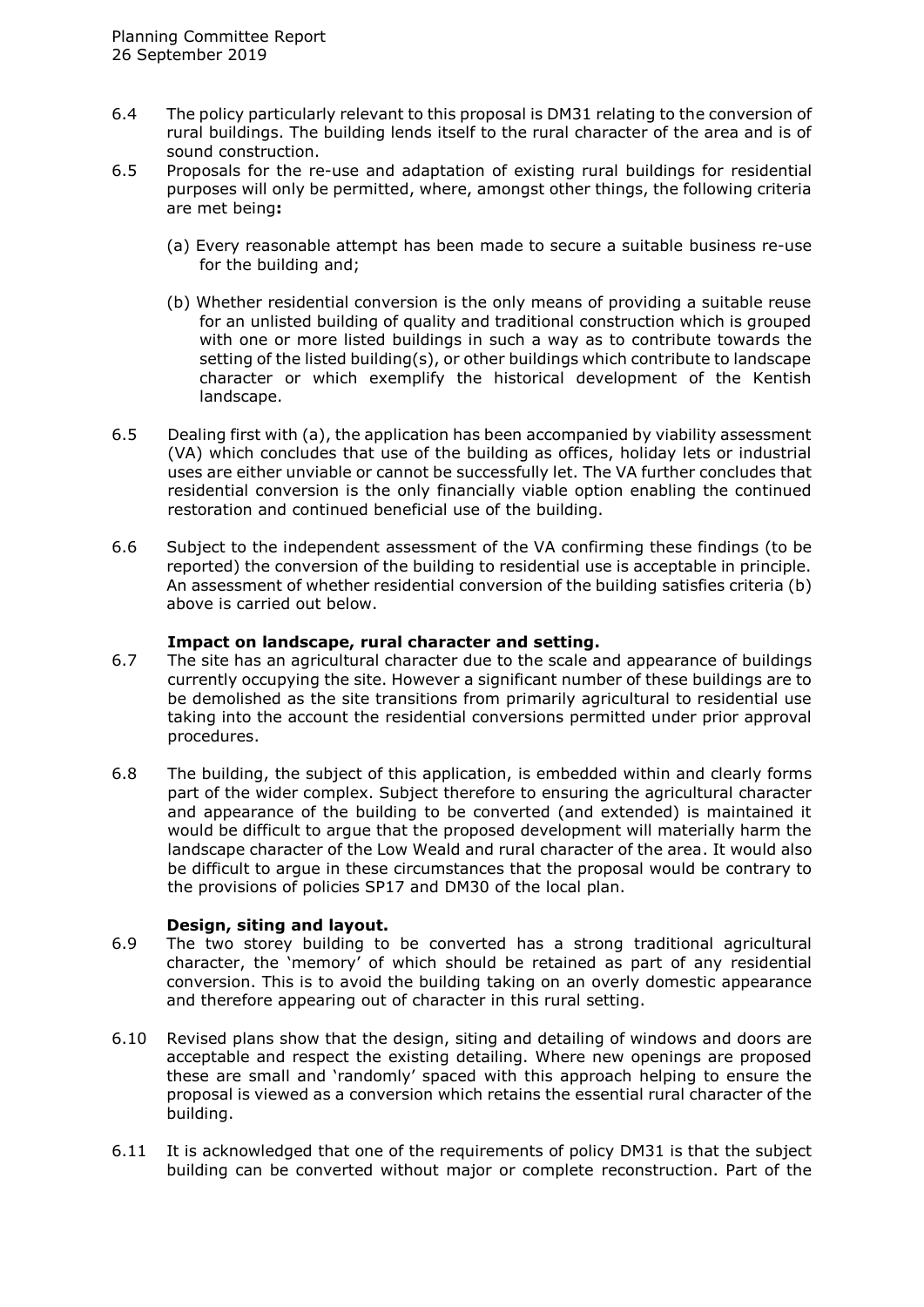proposal involves demolition of a single storey lean-to and its replacement on the same siting and footprint with a two storey addition. This is not considered major or complete reconstruction.

- 6.12 This proposed addition is subordinate to the main building and enables the provision of a small dwelling of usable space and proportions. The addition is also designed to reflect the character, detailing and proportions of the existing building while replacing an out of character lean to addition. In the circumstances the proposed two storey addition is acceptable in its scale and impact. In order to ensure the appearance of the building and extension is maintained, permitted development rights to extend or alter the building should be withdrawn by condition.
- 6.13 Amenity space of usable size and proportions is shown sited in front and to the side of the building. Subject to use of appropriate boundary treatments and withdrawal of permitted development rights to erect outbuildings in this area, the siting of the amenity area will not harm the rural character and appearance of the site.
- 6.14 No landscaping details have been submitted as part of the application. Nevertheless given the site context and its small area only limited landscaping is required which can be secured by condition.

#### **Amenity considerations**

- 6.15 Regard should be had to the future residents of the proposed dwelling and that of development overlooking and abutting the site. Dealing first with the occupants of the proposed dwelling it is considered that the proposed dwelling provides an acceptable standard of amenity.
- 6.16 In the context of the residential prior approvals that have been permitted, these are sufficiently far away to avoid causing loss of outlook or privacy to the future occupants of the proposed dwelling or be likely to have their own amenity materially affected by the proposed development.
- 6.17 The bulk, siting and profile of the building will not change when viewed from Little Grigg Farm (the proposed addition is on the opposite side of the building and thereby screened from view).
- 6.18 The amended plans show no material change to the appearance of the building and first floor windows serving the bedroom are small not providing much in the way of outlook. In addition they look across onto an open area in front of Little Grigg Farm already exposed to public view.
- 6.19 The proposal will not result in material harm to the outlook or amenity of dwellings already existing (and approved but not implemented) and is in line with Local Plan policy DM1.

#### **Heritage Considerations**

- 6.20 Notwithstanding the amenity assessment carried out above the heritage impact of the proposal needs to be assessed in relation to Little Grigg Farm, the Grade II LB abutting the site to the east.
- 6.21 The Planning (Listed Buildings and Conservation Areas) Act 1990 provides specific protection for buildings and areas of special architectural or historic interest. When making a decision concerning a listed building or its setting, the Council must have special regard to the desirability of preserving the building or its setting or any features of special architectural or historic interest which it possesses.
- 6.22 The current application involves the demolition of an existing single storey lean to element of the application building and the construction of a two storey extension on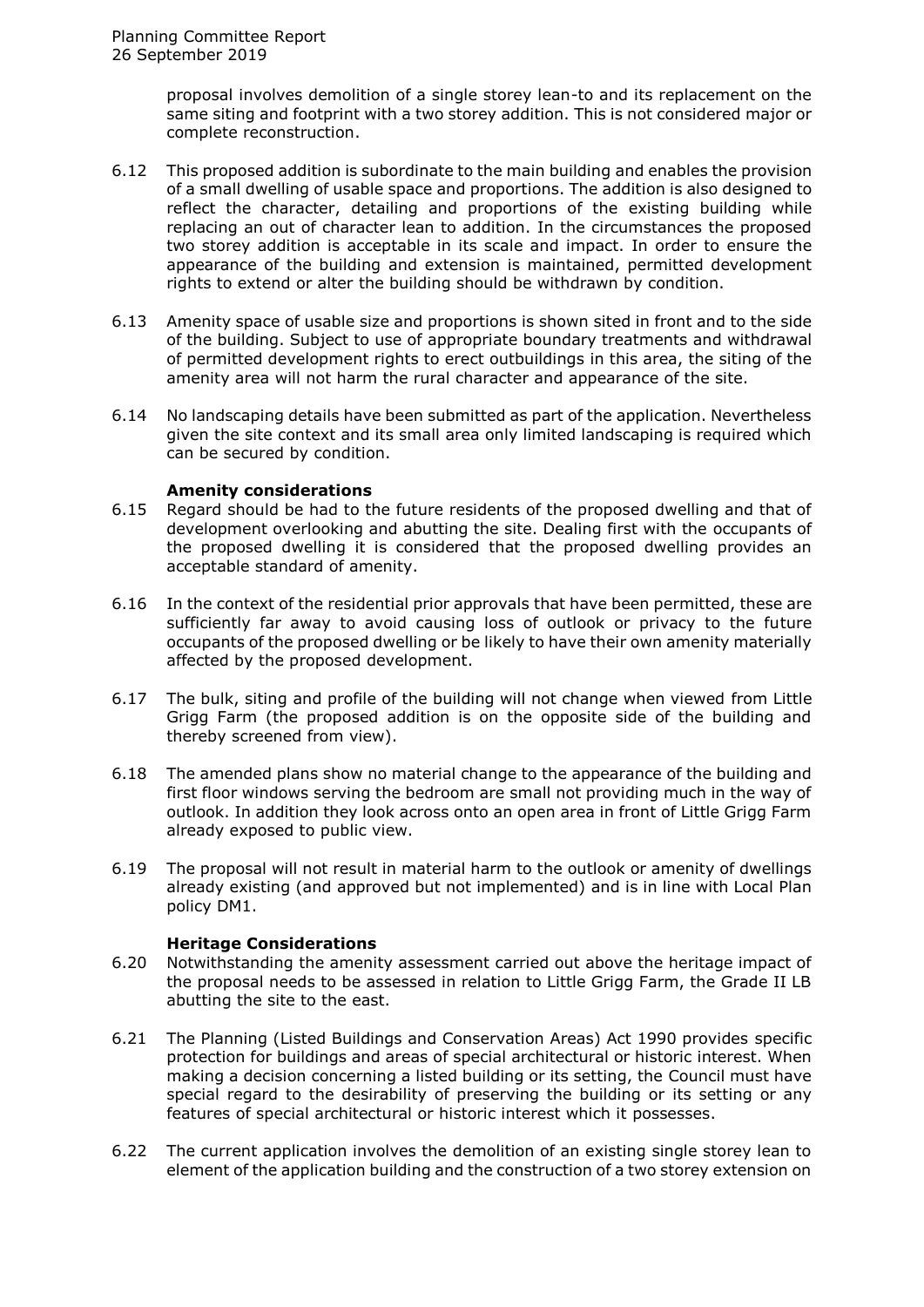the same footprint. Little Grigg Farm farmhouse, is located 11 metres to the east of the application building and is a Grade II Listed Building. With the proposal mainly reusing the existing building and with extra bulk above the existing lean to addition, the impact will be 'less than substantial' and with the proposal providing a new dwelling the benefits of the proposal outweigh any negative impact.

6.23 The only material changes are that instead of an access abutting the LB this will be replaced by an amenity area serving the proposed dwelling. It is considered this represents a betterment to the character and setting of the LB in accordance with the provisions of policy DM4.

#### **Highways**

6.24 The traffic generated by one small dwelling will be nominal. In addition the access onto Grigg Lane, serving the existing farm complex, has good sight lines in both directions. As such the proposal will not result in material harm to the free flow of traffic or highway safety in Griggs Lane.

#### **Wildlife**

- 6.25The submitted reports identified the building as supporting a summer day roost for up to five common pipistrelle bats and up to two brown long-eared bats. The dusk emergence survey also identified a single brown longeared bat and two common pipistrelle bats emerging from the building. No evidence of barn owl occupation was identified but there was evidence of the building being used by nesting birds.
- 6.26 Regarding other protected species, the site consists entirely of hardstanding lacking cover and foraging opportunities. This makes it an unsuitable habitat for badgers, great crested newts or other amphibians or reptiles.
- 6.27 As the roof void is to be lost along with removal of some timber cladding the report identified a need to compensate for this loss of roosting potential.
- 6.28 Likely mitigation measures will be the installation of two bat boxes on nearby retained trees and a sparrow 'terrace' to be placed on the building. Raised timber cladding and soffit boxes with slots to enable access for roosting/hibernating bats along with the provision of bat/wildlife friendly lighting are also proposed.
- 6.29 The above package of measures represent a proportionate and appropriate response in protecting the interests of wildlife in accordance with policy DM3 of the local plan. KCC Ecology have confirmed the acceptability of the proposed measures.

#### **Other matters:**

- 6.30 Many of the concerns raised by the Parish Council have been addressed above however the following represent outstanding matters requiring a response.
- 6.31 The site does not lie within a flood zone. Reference has been made in consultation responses to the site suffering from poor drainage with any runoff from the development affecting adjoining development. With roof areas and areas of hardstanding not changing as part of the proposal it is difficult to envisage how the proposed development could cause additional water runoff.
- 6.32 Reference to the unsuitability of a package waste treatment plant is noted. It is understood this is an enclosed system that would not decant treated water in local watercourses where water levels precluded this.
- 6.33 Regarding whether nearby buildings should be listed including The Granary, Pig Feed Store and the Milking Parlour this is not a matter to be addressed as part of this application. This is a 'stand alone' project which is acceptable in its heritage impacts.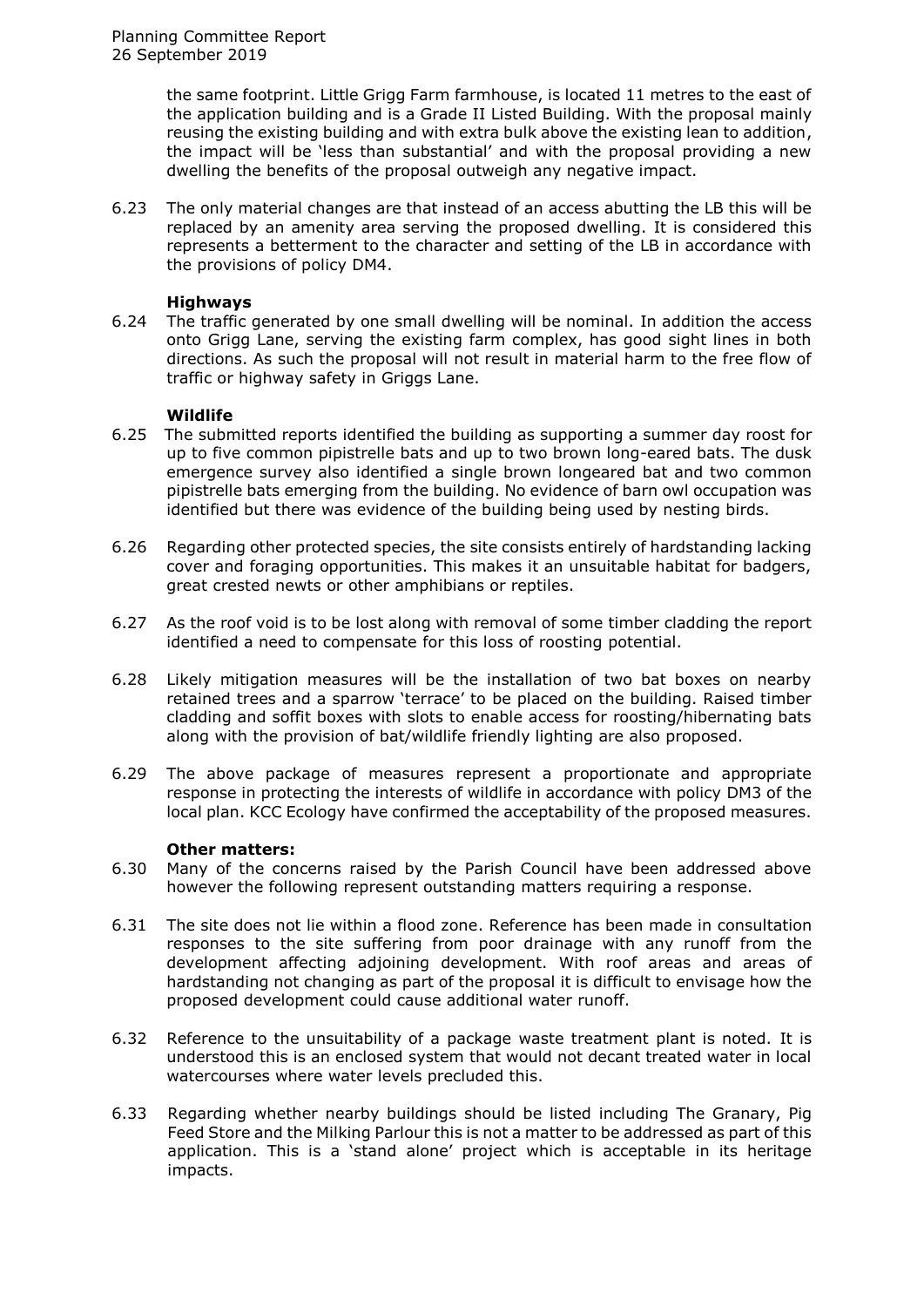- 6.34 Prior approval consents permit alteration to the exterior of buildings to enable the residential use to take place but require retention of the main building structure. As such they could be seen to secure preservation of the affected buildings.
- 6.35 In the absence of a case being made on agricultural need there is no justification for imposition of an agricultural occupancy condition.

#### **Environmental Impact Assessment (EIA) Screening:**

6.36 The development is not of a scale or impact justifying an EIA. It should be stressed this has no bearing on the consideration of the planning assessment of the development.

## **7.0 Conclusions**

- 7.1 Subject to the independent assessor's confirmation that residential use is the only viable way of ensuring the building continues to have a beneficial use the following is concluded:
	- The site currently has an agricultural character due to the scale and appearance of buildings currently occupying the site, nevertheless a number of these buildings are to be demolished while other buildings have permission to be converted to residential use.
	- Given the wider sites transition from primarily agricultural to residential use and that the building, the subject of this application, is embedded within and forms part of the wider complex, the proposed development will not materially harm the landscape character of the Low Weald and rural character of the area.
	- The proposed external alterations along with subordinate scale of the proposed extension will conserve the essential agricultural/rural character of the building and heritage setting of which the building forms part.
	- Is acceptable in its amenity, heritage, highways and wildlife impacts
	- Will provide the building with a long term viable use capable of maintaining its character and fabric while making a windfall contribution towards Councils 5 year supply of dwelling as part of policy SS1 of the local plan.
- 7.2 It is therefore considered that the balance of issues fall in favour of the proposal and planning permission should be granted as a consequence.

#### **8. RECOMMENDATION**

GRANT planning permission subject to the following conditions:

1. The development hereby permitted shall be begun before the expiration of three years from the date of this permission.

Reason: In accordance with the provisions of Section 91 of the Town and Country Planning Act 1990 as amended by Section 51 of the Planning and Compulsory Purchase Act 2004.

2. Prior to any work being carried out to the roof or external cladding details of all external surface materials (including any hard surfacing) shall be submitted to and approved in writing by the Local Planning Authority. The development shall be carried out in accordance with the approved materials.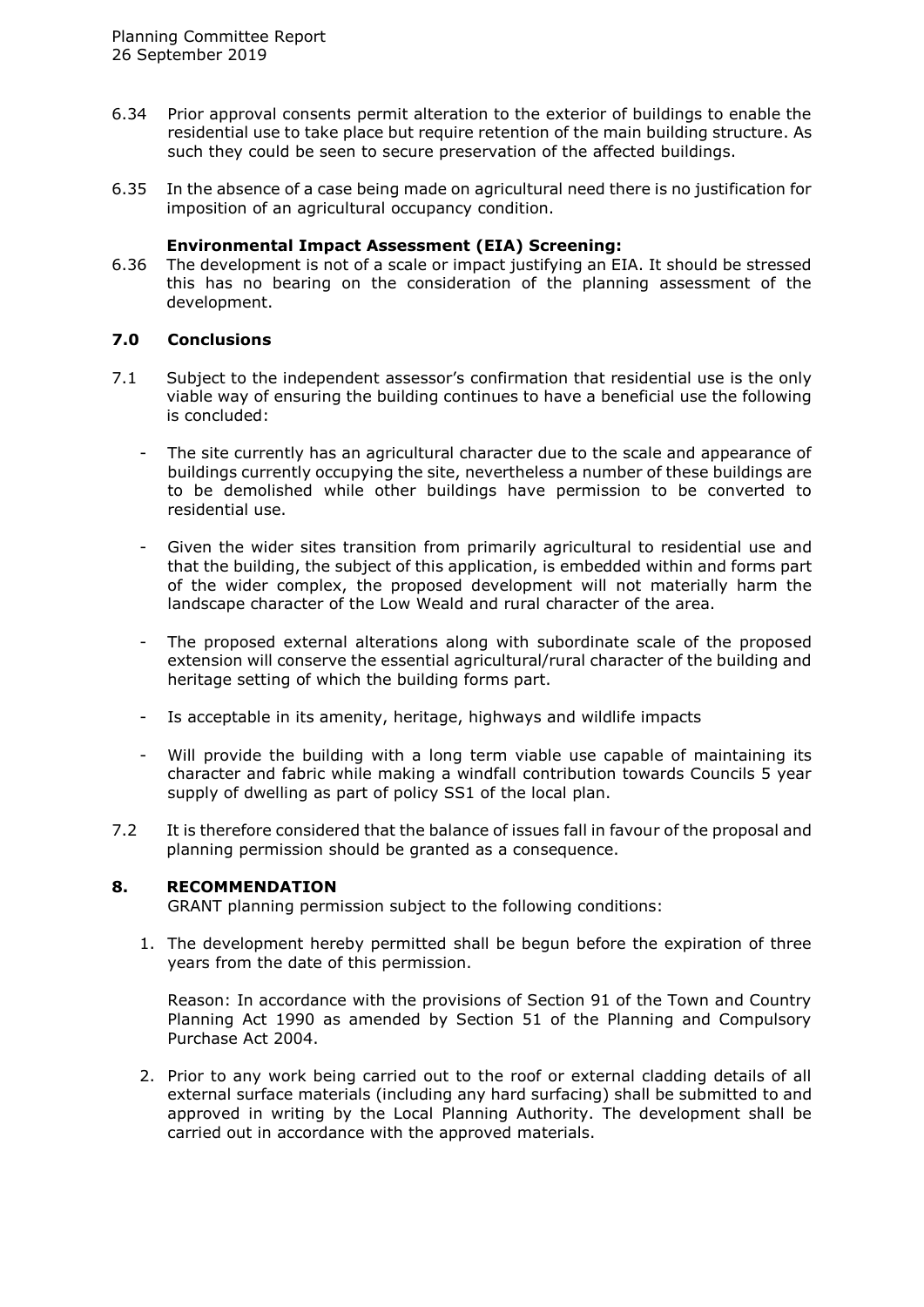Reason: In the interests of visual amenity and to safeguard the setting of the nearby Listed Building.

3) Any external lighting installed on the site (whether permanent or temporary) shall be in accordance with details that have previously been submitted to and approved in writing by the Local Planning Authority. These details shall include, inter alia, measures to shield and direct light from the light sources so as to prevent light pollution and illuminance contour plots covering sensitive neighbouring receptors. The development shall thereafter be carried out in accordance with the subsequently approved details and maintained as such thereafter;

Reason: To safeguard the night time rural environment in the interests of visual amenity and in the interests of wildlife protection.

4) Before the installation of any doors and windows, joinery details shall have been submitted to and approved in writing by the Local Planning Authority. The details shall specify materials and finishes and include large scale plans at a scale of 1:20 showing long and cross profiles of the mullions, transoms and cills. Work shall only be carried out in accordance with the approved details and retained for the life of the development.

Reason: In the interests of visual amenity and to safeguard the setting of the nearby Listed Building.

- 5 Notwithstanding the provisions of the Town and Country Planning (General Permitted Development) (England) Order 2015 (or any order revoking and re-enacting that Order with or without modification) no development within Schedule 2, Part 1, Class(es) A, B, C, D, E, F, G and H to that Order shall be carried out without the permission of the Local Planning Authority. Reason: In the interests of visual amenity and to safeguard the setting of the nearby Listed Building.
	- 6. If during the implementation of this planning permission evidence of potential contamination is encountered, works shall cease and the site fully assessed to enable an appropriate remediation plan to be developed. Works shall not re-commence until an appropriate remediation scheme has been submitted to, and approved in writing by, the Local Planning Authority and the remediation has been completed.

Upon completion of the building works, this condition shall not be discharged until a closure report has been submitted to and approved in writing by the Local Planning Authority. The closure report shall include details of;

a) Details of any sampling and remediation works conducted and quality assurance certificates to show that the works have been carried out in full in accordance with the approved methodology.

b) Details of any post-remedial sampling and analysis to show the site has reached the required clean-up criteria shall be included in the closure report together with the necessary documentation detailing what waste materials have been removed from the site.

c) If no contamination has been discovered during the build then evidence (e.g. photos or letters from site manager) to show that no contamination was discovered should be included.

Reason: In the interests of pollution prevention and public safety.

7. The development hereby approved shall not be occupied until the parking, turning and access details shown on drawing no: RS17.53.BP01B have first been provided and shall be retained for the life of the development with no impediment to their intended use.

Reason: In the interests of highway safety and the free flow of traffic.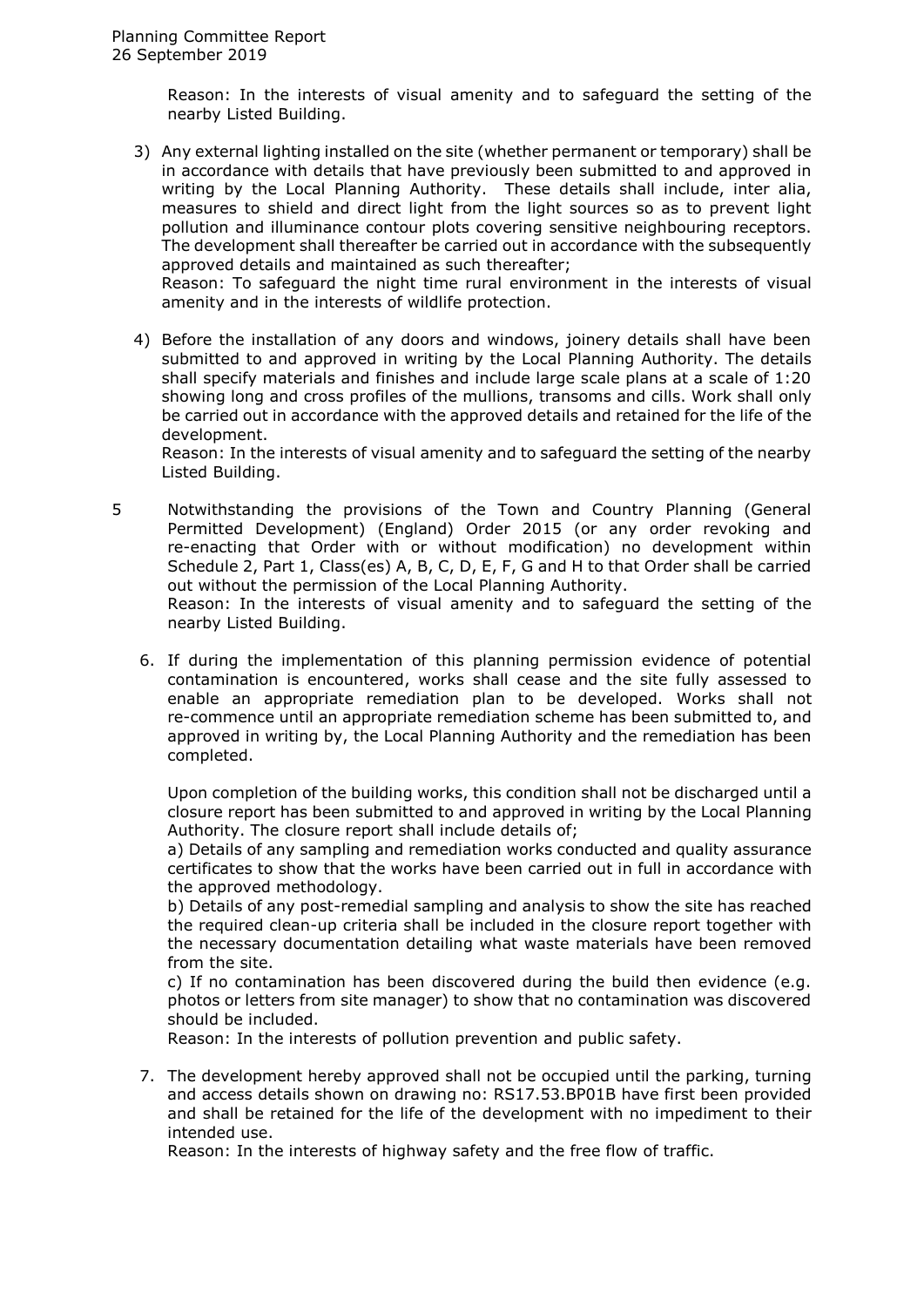- 8. Prior to first occupation of the development hereby approved details of landscaping of the site (including provision for its a long term maintenance) shall be submitted to and approved in writing by the Local Planning Authority. The approved scheme shall be carried out in the first planting season following first occupation of the development hereby permitted. Should within 5 years of implementation of the approved landscaping scheme any part become dead, dying diseased or dangerous it shall be replaced with specimens of the same species size and siting. Reason: In the interests of visual amenity and to safeguard the setting of the nearby Listed Building.
- 9. Prior to the development hereby approved commencing a detailed bat mitigation strategy shall be submitted to and approved writing to the Local Planning Authority. The strategy must be based on the recommendations set out within the bat emergence/Re-entry survey report (PJC consultancy dated June 2019). The strategy must be implemented as detailed within the approved report unless amended as part of a Natural England licence. Reason: In the interests of wildlife.
- 10. Prior to first occupation of the development hereby permitted the ecological enhancements set out within paragraph 4.2.1- 4.2.4 (inc) .of the Preliminary Bat roost Assessment and Barn Owl Assessment carried out by PJC consultancy shall be implemented as specified. Reason: In the interests of wildlife.
- 11. Notwithstanding the provisions of the Town and Country Planning (General Permitted Development) (England) Order 2015 (or any order revoking and re-enacting that Order with or without modification) of no fencing or other means of enclosure shall be erected on any part of the site. The fencing (or other means of enclosure) shall only be erected in accordance with the approved details and retained as such for the life of the development.

Reason: In the interests of visual amenity and to safeguard the setting of the nearby Listed Building.

12. The development hereby approved shall be carried out in accordance with the following plans nos: RS17.53. EX01, BP01B SP03B and RS17.53.PL01F . Reason: In the interests of amenity.

## **INFORMATIVES**

- 1) The proposed development is CIL (Community Infrastructure Levy) liable. The actual amount of CIL can only be confirmed once all the relevant forms have been submitted and relevant details have been assessed and approved. Any relief claimed will be assessed at the time planning permission is granted or shortly after.
- 2) It is the responsibility of the applicant to ensure , before the development hereby approved is commenced, that all necessary highway approvals and consents where required are obtained and that the limits of highway boundary are clearly established in order to avoid any enforcement action being taken by the Highway Authority. Across the county there are pieces of land next to private homes and gardens that do not look like roads or pavements but are actually part of the road. This is called 'highway land'. Some of this land is owned by The Kent County Council (KCC) whilst some are owned by third party owners. Irrespective of the ownership, this land may have 'highway rights' over the topsoil. Information about how to clarify the highway boundary can be found at https://www.kent.gov.uk/roads-and-travel/what-we-look-after/highway-land/hig hway-boundary-enquiries [\(https://bit.ly/2kogNkI\)](https://bit.ly/2kogNkI)